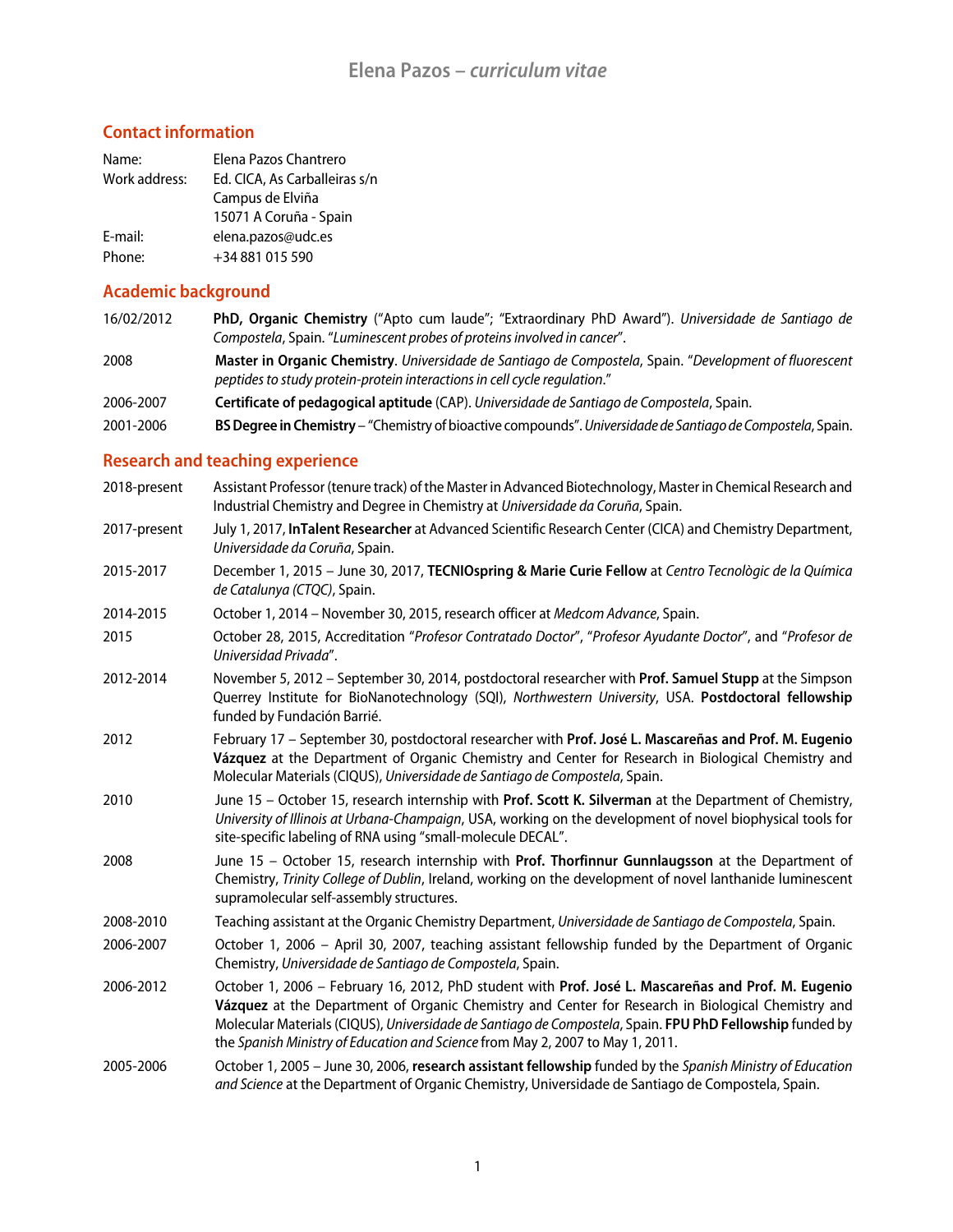# **Publications and patents**

**Publications** 

- Pablo Iglesias, Cristina Penas, Elena Pazos\*, Jose A. Costoya<sup>\*</sup>. "Hypoxia sensing based on bio-inspired sensors." Submitted.
- **Elena Pazos**, Paula Novo, Carlos Peinador, Angel E. Kaifer, Marcos D. García. "CB[8]-Based Supramolecular Switches." *Angew. Chem. Int. Ed.* **2018**, 10.1002/anie.201806575.
- **Elena Pazos**, Manuel García-Algar, Cristina Penas, Moritz Nazarenus, Arnau Torruella, Nicolas Pazos-Perez, Luca Guerrini, M. Eugenio Vázquez, Eduardo García-Rico, Jose L. Mascareñas, Ramon A. Alvarez-Puebla. "SERS surface selection rules for the proteomic liquid biopsy in real samples. Efficient detection of the oncoprotein c-MYC." *J. Am. Chem. Soc.* **2016**, *138*, 14206-14209.
- Carme Catala, Bernat Mir-Simon, Xiaotong Feng, Celia Cardozo, Nicolas Pazos-Perez, **Elena Pazos**, Sara Gómez-de Pedro, Luca Guerrini, Alex Soriano, Jordi Vila, Francesc Marco; Eduardo García-Rico, Ramon A. Alvarez-Puebla. "Online SERS quantification of Staphylococcus aureus and the application to diagnostics in human fluids." *Adv. Mat. Tech.* **2016**, *1*, 1600163.
- Nicolas Pazos-Perez, **Elena Pazos**, Carme Catala, Bernat Mir-Simon, Sara Gómez-de Pedro, Juan Sagalés, Carlos Villanueva, Jordi Vila, Alex Soriano, F. Javier García de Abajo, Ramon A. Alvarez-Puebla. "Ultrasensitive multiplex optical quantification of bacteria in large samples of biofluids." *Sci. Rep.* **2016**, *6*, 29014.
- **Elena Pazos**, Eduard Sleep, Charles M. Rubert Pérez, Sungsoo S. Lee, Faifan Tantakitti, Samuel I. Stupp. "Nucleation and Growth of Ordered Arrays of Silver Nanoparticles on Peptide Nanofibers: Hybrid Nanostructures with Antimicrobial Properties." *J. Am. Chem. Soc.* **2016**, *138*, 5507-5510.
- **Elena Pazos**, José L. Mascareñas, M. Eugenio Vázquez. "Identification of Cyclin A binders with a fluorescent peptide sensor." In Cyclin-Dependent Kinase (CDK) Inhibitors: Methods and Protocols, Methods in Molecular Biology; Mar Orzáez et al., Eds.; Springer: New York, **2016**; Vol. 1336, 67-83.
- **Elena Pazos**, Cecilia Portela, Cristina Penas, M. Eugenio Vázquez, José L. Mascareñas. "Peptide–DNA conjugates as tailored bivalent binders of the oncoprotein c-Jun." *Org. Biomol. Chem.* **2015**, *13*, 5385-5390.
- **Elena Pazos**, M. Eugenio Vázquez. "Advances in lanthanide-based luminescent peptide probes for monitoring the activity of kinase and phosphatase." *Biotechnol. J.* **2014**, *9*, 241-252.
- Luca Guerrini, **Elena Pazos**, Cristina Penas, M. Eugenio Vázquez, José L. Mascareñas, Ramon A. Alvarez-Puebla. "Highly sensitive SERS quantification of the oncogenic protein c-Jun in cellular extracts." *J. Am. Chem. Soc.* **2013**, *135*, 10314-10317.
- Cristina Penas, **Elena Pazos**, José L. Mascareñas, M. Eugenio Vázquez. "A folding-based approach for the luminescent detection of a short RNA hairpin." *J. Am. Chem. Soc.* **2013**, *135*, 3812-3814.
- **Elena Pazos**, Marko Goličnik, José L. Mascareñas, M. Eugenio Vázquez. "Detection of phosphorylation states by intermolecular sensitization of lanthanide-peptide conjugates." *Chem. Commun.* **2012**, *48*, 9534-9536.
- Adrián Jiménez-Balsa, **Elena Pazos**, Borja Martínez-Albardonedo, José L. Mascareñas, M. Eugenio Vázquez. "Temporary Electrostatic Impairment of DNA Recognition: Light-Driven DNA Binding of Peptide Dimers." *Angew. Chem. Int. Ed.* **2012**, *51*, 8825-8829.
- **Elena Pazos**, Miguel Pérez, Hugo Gutiérrez-de-Terán, Mar Orzáez, Tatiana Guevara, José L. Mascareñas, M. Eugenio Vázquez. "Rational design of a Cyclin A fluorescent peptide sensor." *Org. Biomol. Chem.* **2011**, *9*, 7629-7632.
- **Elena Pazos**, Adrián Jimenez-Balsa, José L. Mascareñas, M. Eugenio Vázquez. "Sensing Coiled-Coil Proteins through Conformational Modulation of Energy Transfer Processes. Selective Detection of the Oncogenic Transcription Factor c-Jun." *Chem. Sci.* **2011**, *2*, 1984-1987.
- **Elena Pazos**, Jesús Mosquera, M. Eugenio Vázquez, José L. Mascareñas. "DNA Recognition by Synthetic Constructs." *ChemBioChem* **2011**, *12*, 1958-1973.
- **Elena Pazos**, Olalla Vázquez, José L. Mascareñas, M. Eugenio Vázquez. "Peptide-based fluorescent biosensors." *Chem. Soc. Rev.* **2009**, *38*, 3348-3359.
- **Elena Pazos**, Daniel Torrecilla, Miguel Vázquez, Luis Castedo, José L. Mascareñas, Anxo Vidal, M. Eugenio Vázquez. "Cyclin A Probes by Means of Intermolecular Sensitization of Terbium-Chelating Peptides." *J. Am. Chem. Soc.* **2008**, *130*, 9652-9653.

**Patents**

- N. Pazos-Perez, **E. Pazos**, C. Català, B. Mir-Simon, S. Gomez-de Pedro, J. Sagales, C. Villanueva, R. A. Alvarez-Puebla. "*A method for detection of presence or absence of analytes in fluids and an optical detection system for carrying out the method*" – Patent number: US 20180217069 A1 (02/08/2018), EP 3329258 A1 (06/06/2018), WO 2017020936 A1 (09/02/2017).
- **E. Pazos**, A. Vidal, J. L. Mascareñas, M. E. Vázquez. "*Fluorescent substrates for detection of cyclin-dependent kinase inhibitors or cyclins and their use in drug screening*" – Patent number: ES 2331286 B2 (25/10/2010), WO 2009156541 A1 (30/12/2009).